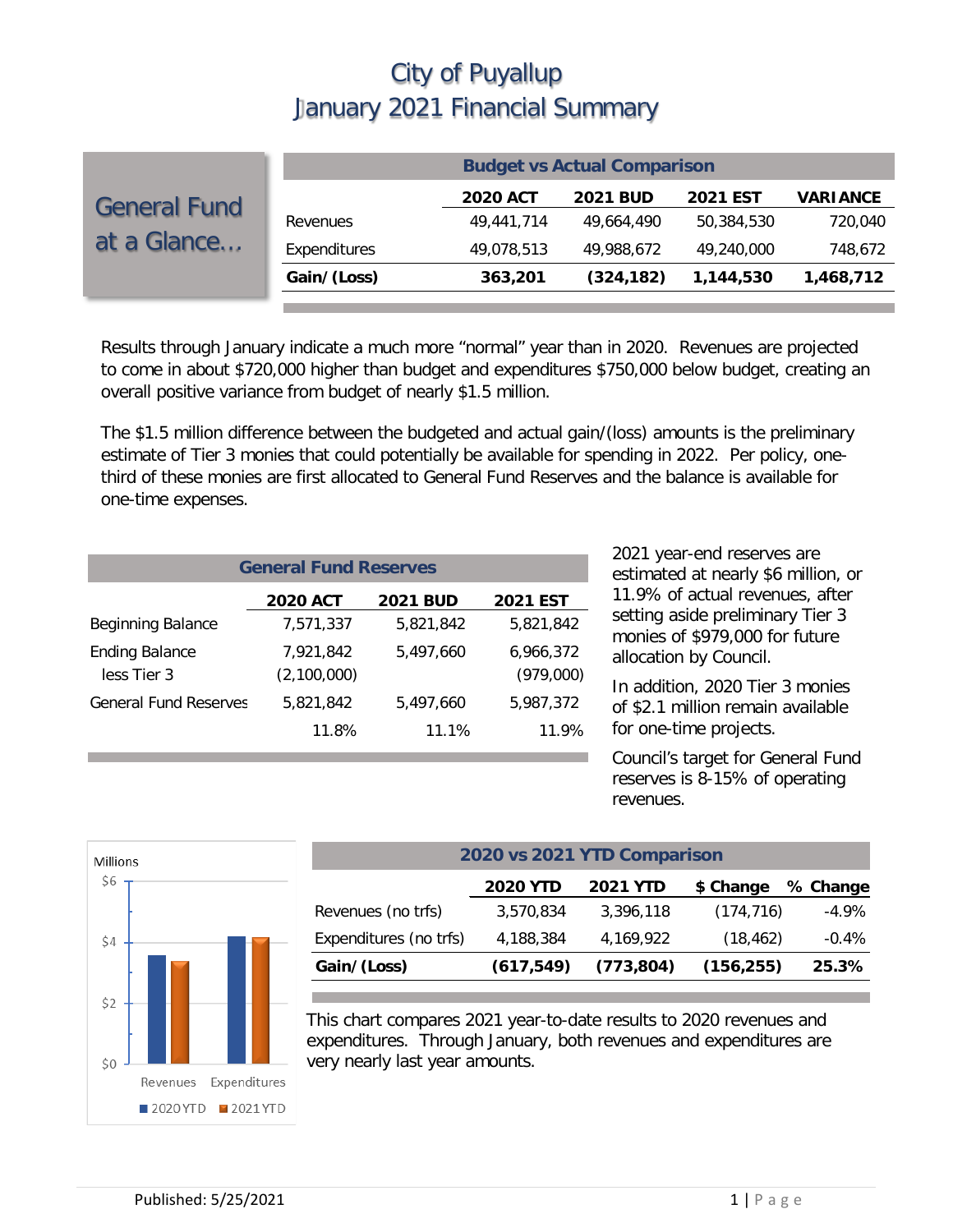| <b>General Fund Revenues by Type (excluding transfers)</b> |                 |                 |                 |                 |         |  |
|------------------------------------------------------------|-----------------|-----------------|-----------------|-----------------|---------|--|
|                                                            | <b>2021 BUD</b> | <b>2021 YTD</b> | <b>2021 EST</b> | <b>VARIANCE</b> |         |  |
| Property Tax                                               | 9,370,130       | 51,900          | 9.370.130       | $\mathbf 0$     | 0.0%    |  |
| Sales & Use Tax                                            | 24,495,870      | 2,068,307       | 25,146,400      | 650,530         | 2.7%    |  |
| Other Tax                                                  | 5,207,240       | 417,812         | 5,190,000       | (17, 240)       | $-0.3%$ |  |
| Licenses & Permits                                         | 1,888,360       | 223,071         | 1.914.000       | 25,640          | 1.4%    |  |
| Intergovernmental                                          | 1,766,270       | 141,979         | 1,778,800       | 12,530          | 0.7%    |  |
| <b>Charges for Services</b>                                | 3,024,770       | 192,087         | 3.145.400       | 120.630         | 4.0%    |  |
| Fines & Forfeitures                                        | 3,414,410       | 254,861         | 3,337,800       | (76, 610)       | $-2.2%$ |  |
| Miscellaneous                                              | 477,440         | 46,101          | 482,000         | 4,560           | 1.0%    |  |
| <b>Total Revenues</b>                                      | 49,644,490      | 3,396,118       | 50,364,530      | 720,040         | 1.5%    |  |

Revenues are budgeted conservatively per the budget stability policy, with two exceptions for sales tax and development engineering fees. Through January, revenues are coming in as projected, although sales tax is a bit stronger than expected.

**Sales Tax:** Retail Trade and Professional & Other Services sectors continue to be strong performers in terms of sales tax. Construction and Accommodations/Food sectors remain the hardest hit by the pandemic guidelines issued by the governor's office, causing those revenues to continue to lag.

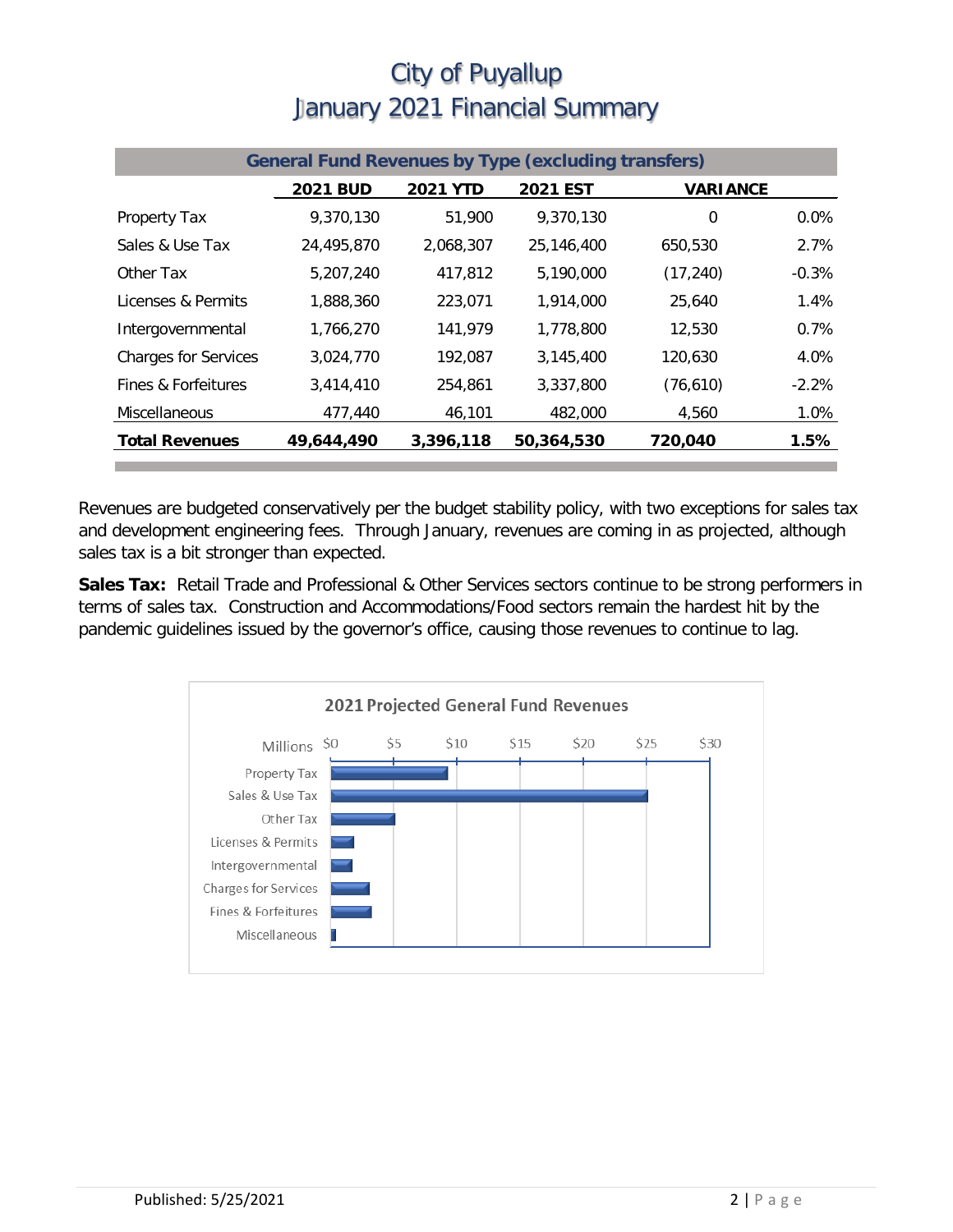| <b>General Fund Expenditures by Department (excluding transfers)</b> |                 |                 |            |                 |       |
|----------------------------------------------------------------------|-----------------|-----------------|------------|-----------------|-------|
|                                                                      | <b>2021 BUD</b> | <b>2021 YTD</b> | 2021 EST   | <b>VARIANCE</b> |       |
| City Council                                                         | 225,120         | 13,194          | 211,400    | 13,720          | 6.1%  |
| City Manager                                                         | 834,400         | 79,072          | 785,800    | 48,600          | 5.8%  |
| <b>City Clerk</b>                                                    | 391,700         | 36,260          | 348,100    | 43,600          | 11.1% |
| Dev & Permiting Svcs                                                 | 4,231,212       | 445,304         | 4,086,500  | 144,712         | 3.4%  |
| Finance                                                              | 758,710         | 94,594          | 680,600    | 78,110          | 10.3% |
| <b>Human Resources</b>                                               | 457,930         | 38,138          | 417,200    | 40,730          | 8.9%  |
| Legal                                                                | 1,274,060       | 142,644         | 1,271,200  | 2,860           | 0.2%  |
| Library                                                              | 2,966,940       | 258,842         | 2,869,300  | 97,640          | 3.3%  |
| Municipal Court                                                      | 2,129,210       | 216,967         | 2,096,600  | 32,610          | 1.5%  |
| Non-Departmental                                                     | 855,710         | 205,691         | 853,500    | 2,210           | 0.3%  |
| Parks & Recreation                                                   | 6,205,740       | 422,666         | 6,130,300  | 75,440          | 1.2%  |
| Police                                                               | 22,240,090      | 2,057,941       | 22,109,300 | 130,790         | 0.6%  |
| Public Works                                                         | 2,794,550       | 158,608         | 2,756,900  | 37,650          | 1.3%  |
| <b>Total Expenditures</b>                                            | 45,365,372      | 4,169,922       | 44,616,700 | 748,672         | 1.7%  |

No major variances through January. Departments are authorized to spend up to their adopted budgets, without specific action needed to reduce spending. This may change, should revenue projections be negatively impacted at any point in the year.



General Government: City Council, City Clerk, City Manager, Finance, Human Resources, Legal, Non-Dept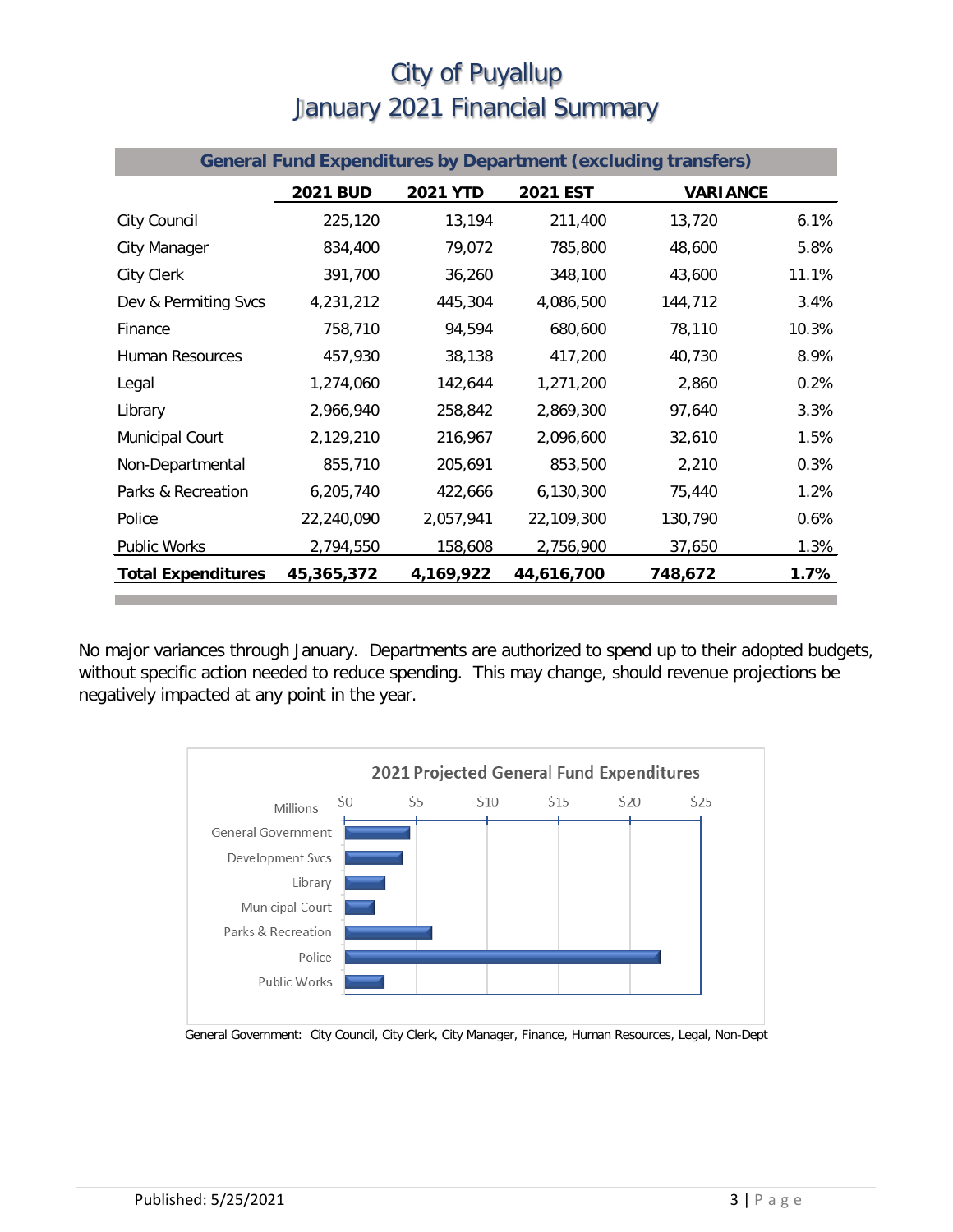#### Street Fund at a Glance… (excluding intrafund transfers)

The Street Fund accounts for repairs and maintenance, debt service and construction of city streets. Grants and other non-city monies are aggressively pursued to help offset costs of eligible capital projects.

|                               | <b>Street Fund</b> |                 |                 |
|-------------------------------|--------------------|-----------------|-----------------|
|                               | <b>2020 ACT</b>    | <b>2021 BUD</b> | <b>2021 ACT</b> |
| <b>Beginning Balance</b>      | 8,915,411          | 10,196,346      | 10,196,346      |
| Fuel Tax/Multimodal Funds     | 385,937            | 429,490         | 22,465          |
| Traffic Impact Fees           | 662,116            | 1,200,000       | 4,500           |
| <b>Capital Project Grants</b> | 1,932,349          | 9,753,550       |                 |
| <b>Other Revenues</b>         | 413,163            | 652,560         | 1,333           |
| Transfers In                  | 5,831,629          | 6,953,718       |                 |
| <b>Total Revenues</b>         | 9,225,195          | 18,989,318      | 28,298          |
| <b>Operating Expenses</b>     | 1,784,997          | 2,077,810       | 159,045         |
| Debt Service                  | 1,156,219          | 1,031,770       | 91,825          |
| Capital Projects              | 5,003,043          | 24,393,595      | 17,958          |
| <b>Transfers Out</b>          |                    |                 |                 |
| <b>Total Expenditures</b>     | 7,944,260          | 27,503,175      | 268,828         |
| <b>Ending Balance</b>         | 10,196,346         | 1,682,489       | 9,955,817       |

Transfers In from GF Tier 1, Budget Stability, REET and LIFT grant.

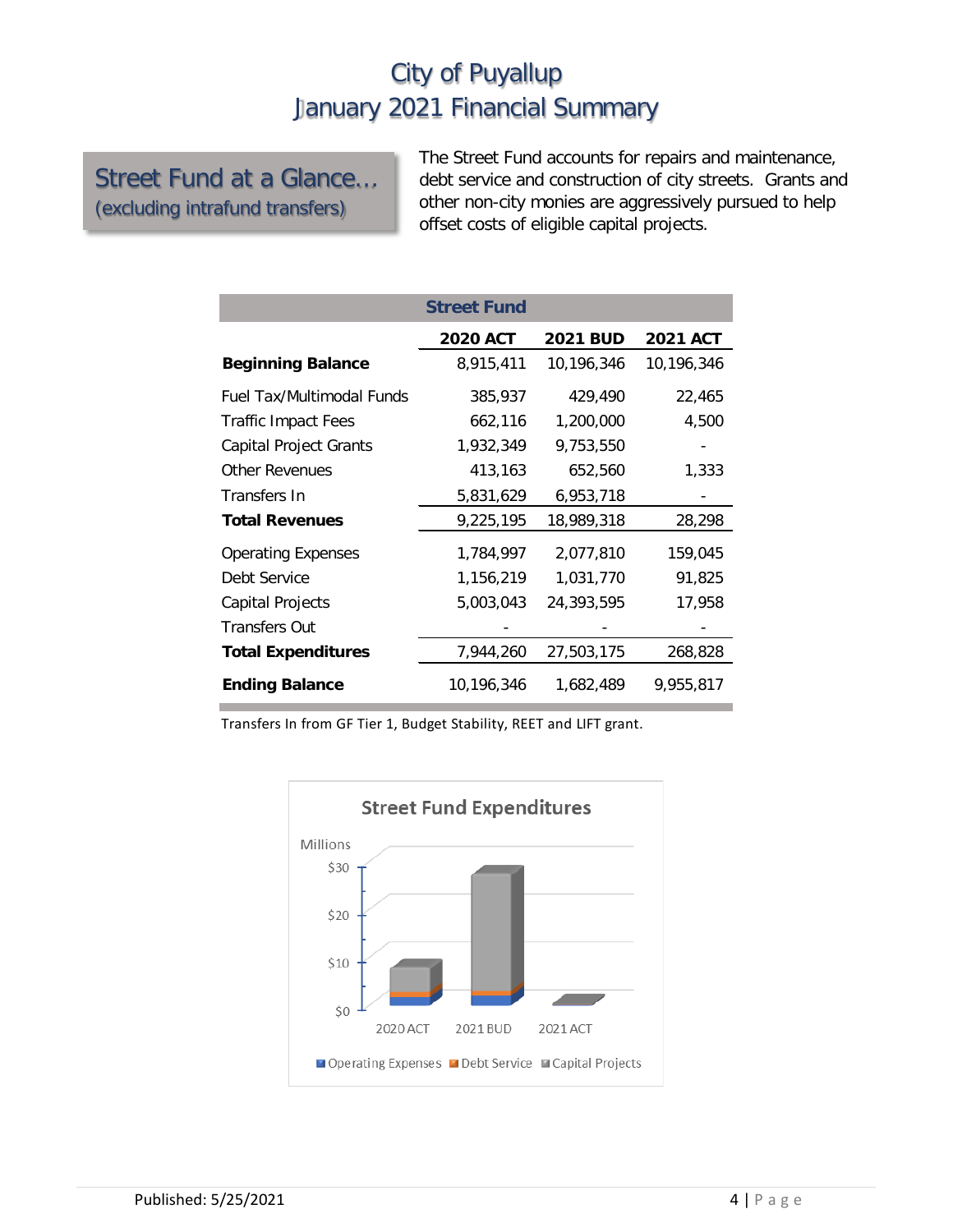#### Utilities at a Glance… (excluding transfers)

City utilities (sanitation, water, wastewater and stormwater) are funded with user and system development charges, which are expected to cover the operations, debt service and capital needs of the utility.

In response to the economic hardship on residents and businesses resulting from the state-wide response to COVID-19, the City has expanded the utility payment extension policy and waived late fees. Both are scheduled to be in effect until 60 days after the state of emergency is lifted. At that point, the regular payment extension and late fee policies will resume. As the months have gone by, delinquent account balances have increased substantially to nearly \$450,000 versus a pre-pandemic average of \$250,000. Pierce County has implemented a customer relief program and a City program is under consideration using ARPA monies. We are hopeful that these programs will provide sufficient aid to those of our customers needing assistance.

| <b>Combined Utility Funds</b> |                 |                 |                 |  |  |  |  |
|-------------------------------|-----------------|-----------------|-----------------|--|--|--|--|
|                               | <b>2020 ACT</b> | <b>2021 BUD</b> | <b>2021 ACT</b> |  |  |  |  |
| <b>Beginning Balance</b>      | 25,214,816      | 27,825,233      | 27,825,233      |  |  |  |  |
| User Fees                     | 23,709,811      | 24,478,020      | 2,006,429       |  |  |  |  |
| <b>System Dev Charges</b>     | 1,945,322       | 1,980,860       | 135,473         |  |  |  |  |
| <b>Other Revenues</b>         | 338,916         | 294,200         | 38,534          |  |  |  |  |
| Grants                        | 1,257,782       | 5,749,732       |                 |  |  |  |  |
| <b>Total Revenues</b>         | 27,251,831      | 32,502,812      | 2,180,436       |  |  |  |  |
| <b>Operating Expenses</b>     | 16,724,182      | 18,717,230      | 1,607,958       |  |  |  |  |
| Debt Service                  | 1,039,799       | 347,200         |                 |  |  |  |  |
| <b>Capital Projects</b>       | 6,877,434       | 36,962,665      | 98,878          |  |  |  |  |
| <b>Total Expenditures</b>     | 24,641,415      | 56,027,095      | 1,706,836       |  |  |  |  |
| <b>Ending Balance</b>         | 27,825,233      | 4,300,950       | 28,298,833      |  |  |  |  |

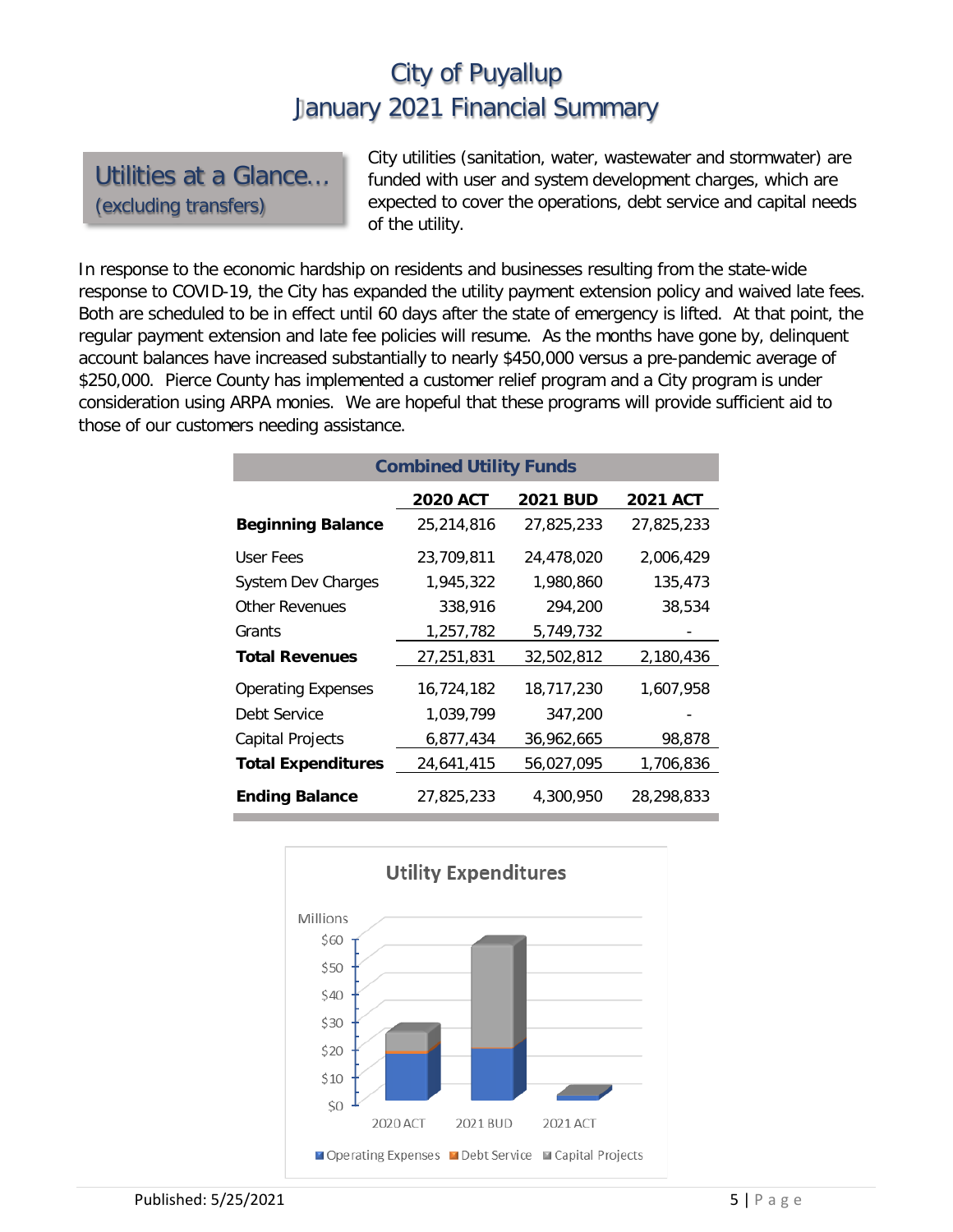| <b>City-Wide Cash and Investments</b> |            |            |            |            |                |                 |  |
|---------------------------------------|------------|------------|------------|------------|----------------|-----------------|--|
|                                       | 2016 YE    | 2017 YE    | 2018 YE    | 2019 YE    | <b>2020 YE</b> | <b>2021 JAN</b> |  |
| General Fund                          | 1,714,189  | 5,613,564  | 7,188,466  | 7,504,974  | 7,921,842      | 8,864,011       |  |
| General Fund - Other                  | 3,504,895  | 2,648,335  | 2,806,831  | 2,798,442  | 4,492,643      | 4,448,898       |  |
| Special Revenue                       | 7,245,450  | 9,455,865  | 4,562,016  | 5,261,402  | 5,119,889      | 5,741,260       |  |
| Debt Service                          | 282,095    | 288,292    | 305,283    | 517,046    | 505,658        | 505,659         |  |
| <b>Street Capital Projects</b>        | 3,486,440  | 5,273,289  | 5,476,894  | 8,915,411  | 10,215,288     | 10,698,190      |  |
| Parks Capital Projects                | 1,150,658  | 1,896,328  | 4,879,439  | 2,904,086  | 2,948,859      | 3,029,466       |  |
| <b>Facility Capital Projects</b>      | 119,948    | 121,076    | 558,137    | 1,984,322  | 1,961,283      | 1,962,065       |  |
| Enterprise - Utilities                | 23,046,430 | 25,887,173 | 23,569,469 | 25,214,816 | 28,059,567     | 29,152,695      |  |
| Enterprise - Pavilion                 | 101,306    | 87,234     | 97,165     | 95,158     | 90,012         | 85,684          |  |
| <b>Internal Service</b>               | 7,545,047  | 7,662,713  | 8,350,700  | 8,885,049  | 8,597,444      | 9,145,297       |  |
| <b>Total</b>                          | 48,196,459 | 58,933,870 | 57,794,399 | 64,080,707 | 69,912,485     | 73,633,225      |  |

**General Fund:** Comparing 2016 and 2020 ending cash, the balance has grown by \$6.2 million. This is intentional growth to ensure adequate reserves for cash flow purposes and in case of an economic downturn.

**All Other Funds:** The cash balances for all other funds combined have grown by \$15.5 million since 2016, largely due to a significant increase in funding available for capital projects.